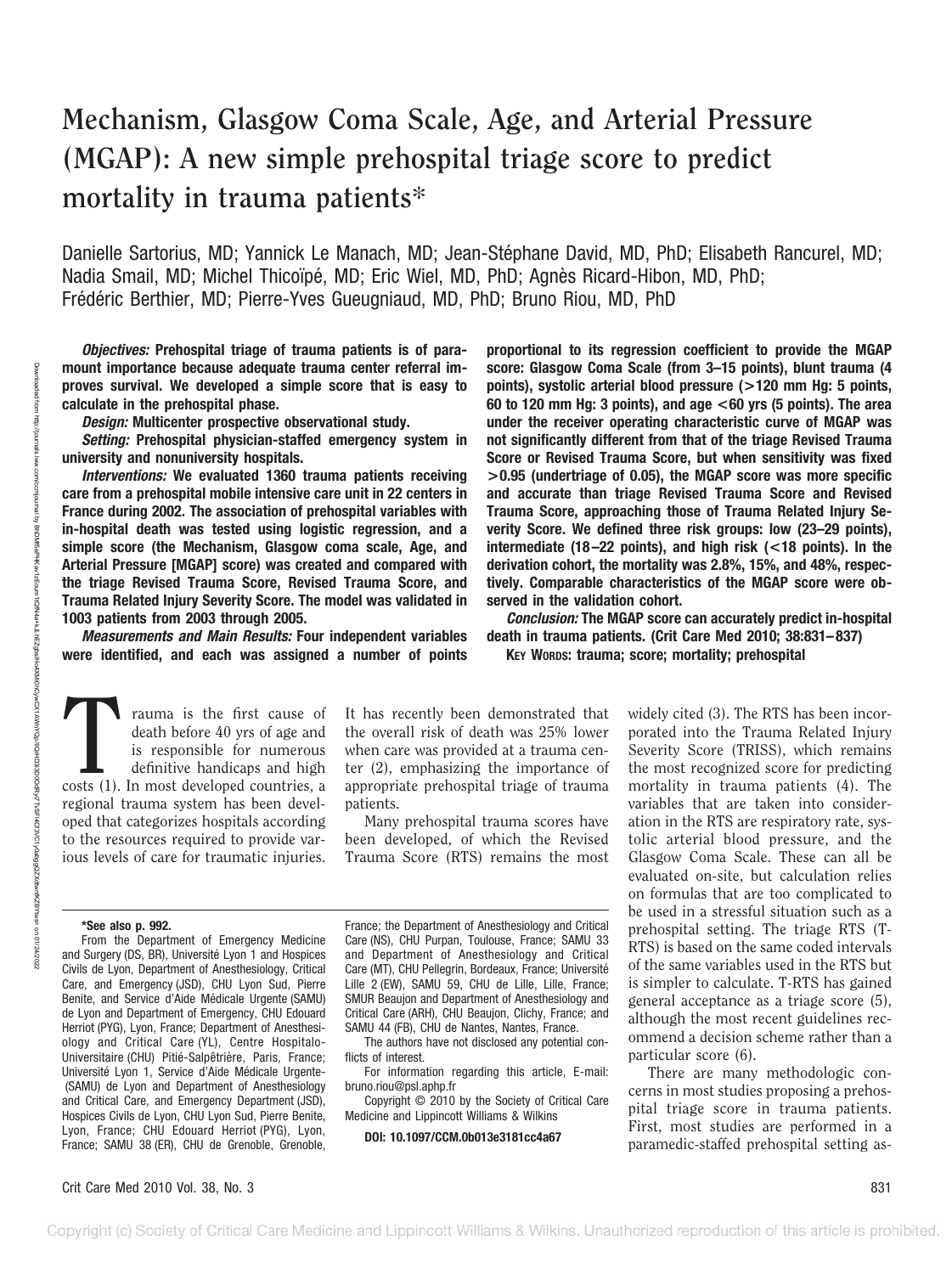sociated with a relatively high number of missing values (7). These scores may not apply in a physician-staffed prehospital response, which is more frequent in Europe. For example, we recently observed that respiratory rate provides less information than modern oxygen saturation monitoring in trauma patients, and that it does not add more information to other variables used in the RTS and TRISS scores (8). Second, weighting coefficients from the Major Trauma Outcome Study (4) population used for RTS and TRISS are probably out of date because of medical progress (5). Third, the necessity of both internal and external validation of a score is often lacking. Lastly, although a global assessment of the score using receiver operating characteristic (ROC) curve is now more widely used, it should not be considered as a definite answer. Besides the global accuracy of the score, a precise assessment of its diagnostic performance at a given sensitivity is mandatory, because one of the most important decisions is to decide whether this trauma condition is severe and whether this decision is associated with a threshold of the score. Because we wish to favor sensitivity (to decrease undertriage) over specificity (to limit overtriage), defining a high value for sensitivity (i.e., at least 95%, indicating an undertriage less than 5%) is recommended (5, 6).

The purpose of this study was to develop a triage tool to predict mortality for multiple trauma patients that would be objective and easy to use in the prehospital setting. We made the hypothesis that such a score should be at least better than the T-RTS (and at least as efficient as the RTS). We assessed the diagnostic performance of this score at a given sensitivity (95%) and compared it with that of the T-RTS and RTS, and TRISS, this last score being considered as the reference standard because it incorporates definite information about trauma lesions (5). This score was then validated in a separate cohort.

## **MATERIALS AND METHODS**

This prospective epidemiologic study was devoted to the analysis of prehospital variables associated with mortality in trauma patients. It involved 22 centers (14 university and eight nonuniversity centers) in France and each center was asked to record consecutive cases of trauma patients from January 1 through December 31, 2002 (see the Appendix). Institutional approval was obtained from Comite´ pour la Protection des Personnes Pitié-Salpêtrière (Paris, France); waived written informed consent was authorized because the study was solely observational. An ancillary study has been published previously on respiratory rate and pulse oximetry in a subgroup of patients (8). This cohort was used to derive the score and thus is considered the derivation cohort. Our study followed the Standard for Reporting of Diagnostic Accuracy recommendations concerning the report of studies of diagnostic accuracy (9).

All these trauma patients were cared for by a mobile intensive care unit because the severity of trauma was considered high enough to warrant medical prehospital care after the alert had been received (through a unique national emergency phone number, 15). The French mobile intensive care unit system has been described elsewhere, and its main characteristic is the presence of an emergency physician in each ambulance (10). The on-scene triage (i.e., the decision to send the patient to a trauma center) was based on the clinical assessment of the trauma patient (11, 12). Patients pronounced dead on the scene were excluded. The following data were recorded during the prehospital phase: age; sex; trauma characteristics; initial systolic arterial blood pressure; heart rate; respiratory rate; Glasgow Coma Scale; peripheral oxygen saturation measured by the physician; care provided during the prehospital phase; and systolic arterial blood pressure, heart rate,  $SpO<sub>2</sub>$ , and Glasgow Coma Scale at time of arrival in the hospital. The following scores were determined: Abbreviated Injury Scale (13), Injury Severity Score (ISS) (14), and RTS (3). The probability of survival was calculated using the TRISS score (4). Abbreviated Injury Scale, ISS, and TRISS are calculated when precise anatomic injury information is available and thus cannot be calculated in the field. The primary end point was death, defined as death from any cause occurring within 30 days after trauma. The aim of the present study was to define a score that was able to predict 95% of deaths (i.e., an undertriage of 5%).

Three steps were followed in the score construction. First, a multiple forward stepwise logistic regression was performed to assess prehospital variables associated with death. We used a semiparsimonious approach, and only unbiased variables, which were available on the injury scene, were included. Interactions between the variables were systematically searched, and colinearity between variables was considered when  $r > 0.8$  (Spearman coefficient matrix correlation). Discrimination of the final models was assessed by c-statistics and calibration by the Hosmer-Lemeshow statistic. An internal validation was performed using tenfold crossvalidation (15) and expressed as the difference of c-index. This method is recognized to be less awkward than the leave-one-out crossvalidation (or jackknife crossvalidation). Second, we tried to transform the continuous variables selected by the model. Third, we tried to simplify as much as possible the weight allocated to each variable retained in the model. Because ROC analyses have shown an advantage for a score with variable weights compared with a score with equal weights for all variables (data not shown), the weight of each variable included in the score was derived from the logistic regression coefficients. However, several methods were tested: direct sum of the odds ratio, sum of the logistic coefficient, and the process of converting the logistic regression output into a risk index (16). Lastly, because it could be important to assess a risk score beyond a dichotomous approach, the population was divided into three categories: trauma patients at low  $(<5\%)$ , intermediate, and high ( $>50\%$ ) risk for death. To provide an unbiased estimate of the mortality in each stratum of risk, a bootstrap method was used (1500 populations of 1360 patients were created by random selection with replacement). We performed an external validation using a new cohort of trauma patients, which consisted of 1003 consecutive trauma patients from the same town (Lyon, France) and during the period, 2003 through 2005. The criteria for inclusion and exclusion were similar to those of the derivation cohort.

*Statistical Analyses.* Data are mean SD or median (25–75 interquartile) for non-Gaussian variables (D'Agostino-Pearson omnibus test). Comparison of two groups was performed using the unpaired Student's *t-* test, Mann-Whitney *U* test, and Fisher's exact method. Areas under the ROC curve were compared using a paired nonparametric technique (17). To transform a continuous variable, the best threshold of a ROC curve was chosen as that which minimizes the distance to the ideal point (i.e., sensitivity - specificity - 1) (18). In contrast, for death prediction, the threshold was *a priori* determined to obtain a sensitivity of at least 95%.

The observed survival was compared with the expected survival obtained by summing the individual TRISS values (18, 19), and we calculated the M, W, Z, Ws, and Zs scores (19). A value of M  $<$ 0.88 indicates a disparity in the severity match between the study group and the Major Trauma Outcome Study (20). The W score is the percentage of survivors more or less than would be expected. A Z score of between  $-1.96$  and  $-1.96$  indicates no significant difference between the actual number of survivors and that expected. The standardized scores (Ws,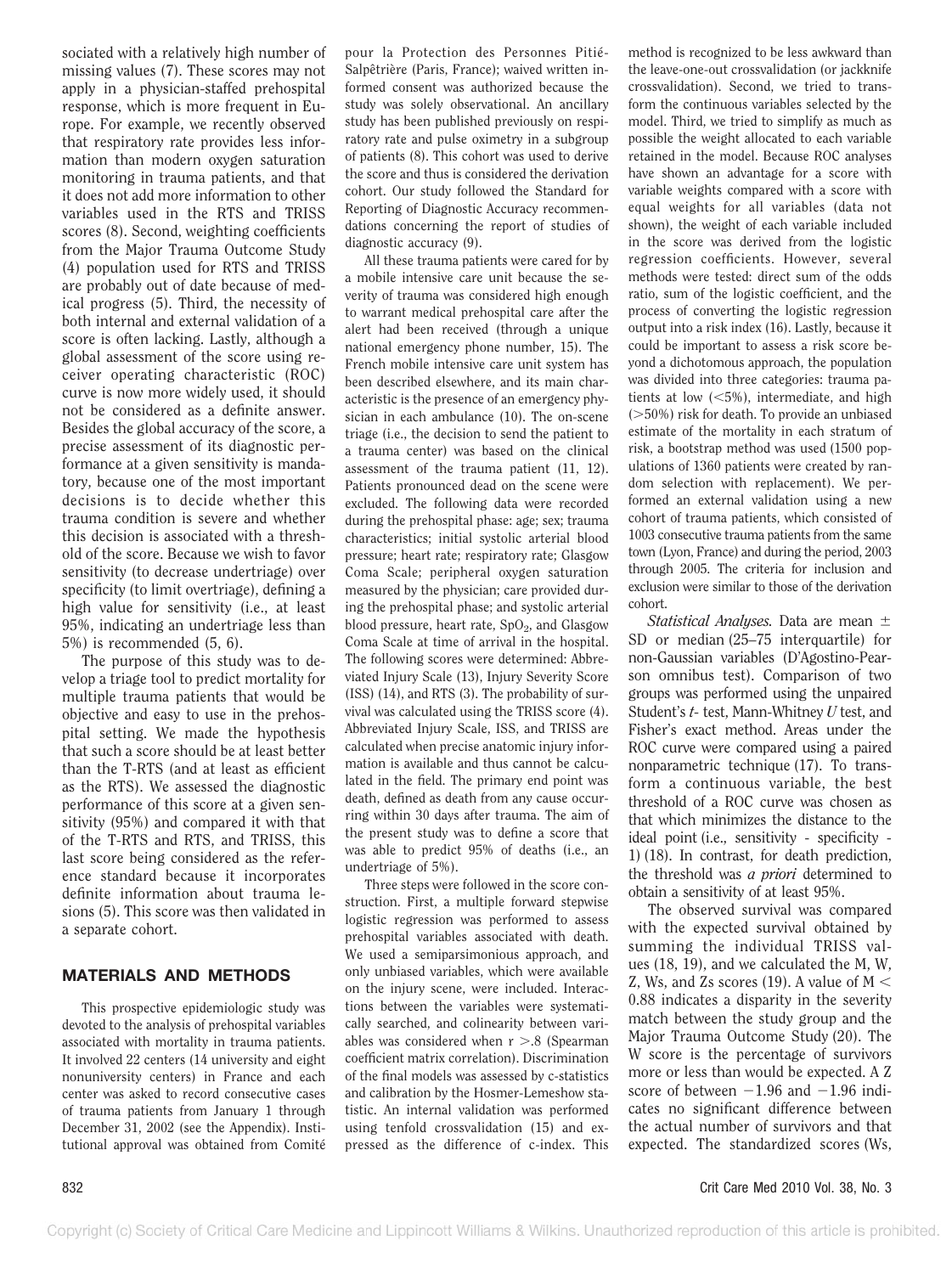**Table 1** Main characteristics of the derivation and validation cohorts of trauma patients

|                        | Derivation Cohort<br>$(n = 1.360)$ | Validation Cohort<br>$(n = 1003)$ |  |
|------------------------|------------------------------------|-----------------------------------|--|
| Age, yrs               | $38 \pm 17$                        | $39 \pm 18$                       |  |
| Men $(%)$              | 1027 (75                           | 763 (76%)                         |  |
| Women (%)              | 333 (25)                           | 240 (24%)                         |  |
| Blunt trauma (%)       | 1328 (91%)                         | 858 $(86\%)^a$                    |  |
| Penetrating trauma (%) | 122 (9%)                           | 145 $(14\%)^a$                    |  |
| <b>RTS</b>             | 7.55 [5.97-7.84]                   | $7.84$ [5.97-7.84] <sup>a</sup>   |  |
| ISS.                   | 20 [10-29]                         | $17[9-30]$                        |  |
| ISS > 15(%)            | 864 (63)                           | 571 $(57)^a$                      |  |
| <b>TRISS</b>           | $0.958$ [0.758-0.990]              | $0.974$ [0.824-0.992]             |  |
| Death $(\% )$          | 250(18)                            | 163(16)                           |  |
| Expected death (%)     | 277 (20)                           | 182 (18)                          |  |
| W score                | $+2.0%$                            | $+1.8%$                           |  |
| Z                      | $2.82^{b}$                         | $2.28^{b}$                        |  |
| M                      | 0.71                               | 0.74                              |  |
| Ws score               | $+0.8\%$                           | $+1.80\%$                         |  |
| Zs                     | 1.33                               | $3.10^{b}$                        |  |

RTS, Revised trauma score; ISS, Injury Severity Score; TRISS, Trauma Related Injury Severity Score. W, percentage of excess survival observed(as compared to that predicted using TRISS); Z, tests the significance of W score; M: tests disparity in the case mix severity  $(M < 0.88$  indicates disparity); Ws, percentage of excess survival observed with adjusted case mix severity; Zs, tests the significance of Ws score. See text for explanation.

 $a_p$  < .05 vs. Derivation cohort;  $b_p$  < .05(i.e., Z or Zs > 1.96). Data are mean  $\pm$  sD or median [25–75] interquartile] or number (percentages).

Zs) represent the scores that would have been observed if the case mix of severity was identical to that of the Major Trauma Outcome Study (19).

The diagnostic value of the score was assessed by sensitivity, specificity, positive and negative predictive values, accuracy, and diagnosis likelihood ratios. These parameters were calculated for cutoffs associated with a sensitivity of at least 0.95. All  $p$  values were two-sided,  $p < .05$ was considered significant, and SPSS 15.0 software (SPSS Corporation, Chicago, IL) was used.

#### **RESULTS**

In the derivation cohort, among 1501 patients who fulfilled the criteria for inclusion, important data were lacking for 141 patients. Therefore, data from 1360 patients were retained for analysis. In the validation cohort, among 1050 patients who fulfilled the criteria for inclusion, important data were lacking for 47 patients. Therefore, data from 1003 patients were retained for analysis.

The main characteristics of the two trauma populations are shown in Table 1. In both groups, the W score was significantly different from zero as shown by a significant Z score. As expected, the M scores indicated a significant disparity in the severity match between the studied groups and the Major Trauma Outcome

Study group (19). This disparity was mainly the result of a lower proportion of patients with a very high probability of survival (TRISS  $> .95$ ) and a higher proportion of patients with a low probability of survival (TRISS  $\langle .25 \rangle$  (data not shown). The standardized Ws score indicated that it was significantly different from that of the Major Trauma Outcome Study (Table 1), but there was no significant difference between the derivation and validation cohorts.

*Construction of the Score.* Table 2 shows the univariate analysis of variables associated with mortality in the derivation cohort. To fulfill the clinical goal of the score, only unbiased variables that were available since the prehospital phase were entered in the initial model. Table 3 reports the final model of the logistic regression with continuous variables. Four independent predictors of inhospital death were selected: type of trauma, Glasgow Coma Scale, age, and systolic arterial blood pressure, all variables being obtained at the initial prehospital phase. The observed difference between c-index in the entire derivation population and that obtained after tenfold crossvalidation was  $< 0.01$  (0.907  $\pm$  0.011 and  $0.903 \pm 0.011$ ;  $p = .68$ ). Thus, this model may be considered robust.

Predictive results obtained on derivation and validation cohort appeared to be

as good as the more complex methods from Sullivan et al (16) (0.91 [95% confidence interval {CI}, 0.89 – 0.94] vs. 0.90 [95% CI,  $0.88 - 0.92$ ];  $p = .29$  and easier to calculate than the sum of the beta coefficients (0.91 [95% CI, 0.88-0.93];  $p = .63$ ). This observation was largely the result of the small number of variables included in the MGAP (Mechanism, Glasgow coma scale, Age, and Arterial Pressure) score and the relative linearity of the continuous variables. Table 4 reports the results of the logistic regression using stratified variables. The Glasgow Coma Scale was entered without any change in the model because of its high informative value and its relatively unbiased calculation. Systolic arterial blood pressure was segmented into three categories (-60 mm Hg, between 60 and 120 mm Hg, and  $>120$  mm Hg). These categories were supported by clinical observation because no clear statistical cutoffs could be retrieved. Age was dichotomized using the ROC curve (18). MGAP score calculation was defined using the results of this logistic regression (Table 4). This transformation of the variables was associated with a nonsignificant reduction of the c-statistic between the model with continuous variables and the MGAP score  $(0.91 \pm 0.01$  and  $0.90 \pm 0.01$ , respectively;  $p = .44$ ) and was justified by the ease of obtaining the MGAP score compared with the model with continuous variables.

The global predictive properties of the MGAP score using ROC curve analysis (0.90; 95% CI, 0.88 – 0.92) were comparable to that of T-RTS (0.88; 95% CI, 0.86 – 0.92;  $p = .37$ ) and RTS (0.90; 95% CI, 0.88 – 0.92;  $p = .37$ ) but significantly lower than that of TRISS (0.94; 95% CI,  $0.92-0.95; p < .001$ ) (Fig. 1). A cutoff of 23 allowed the predefined clinical goal of 95% undertriage with a 30% overtriage. The predictive properties of the MGAP score according to this cutoff are summarized in Table 5 and compared with those of T-RTS, RTS, and TRISS scores.

We defined three groups of patients: low (MGAP score 23–29), intermediate (MGAP score  $18-22$ ), and high (MGAP score 3–17) risk for death. This resulted in the assignment of 45% of the patients to the low-risk group with an observed mortality of 2.8%, 21% of patients to the intermediate-risk group with an observed mortality of 15%, and 33% of patients to the high-risk group with an observed mortality of 48%. The mortality rate of each stratum is represented in Figure 2*A*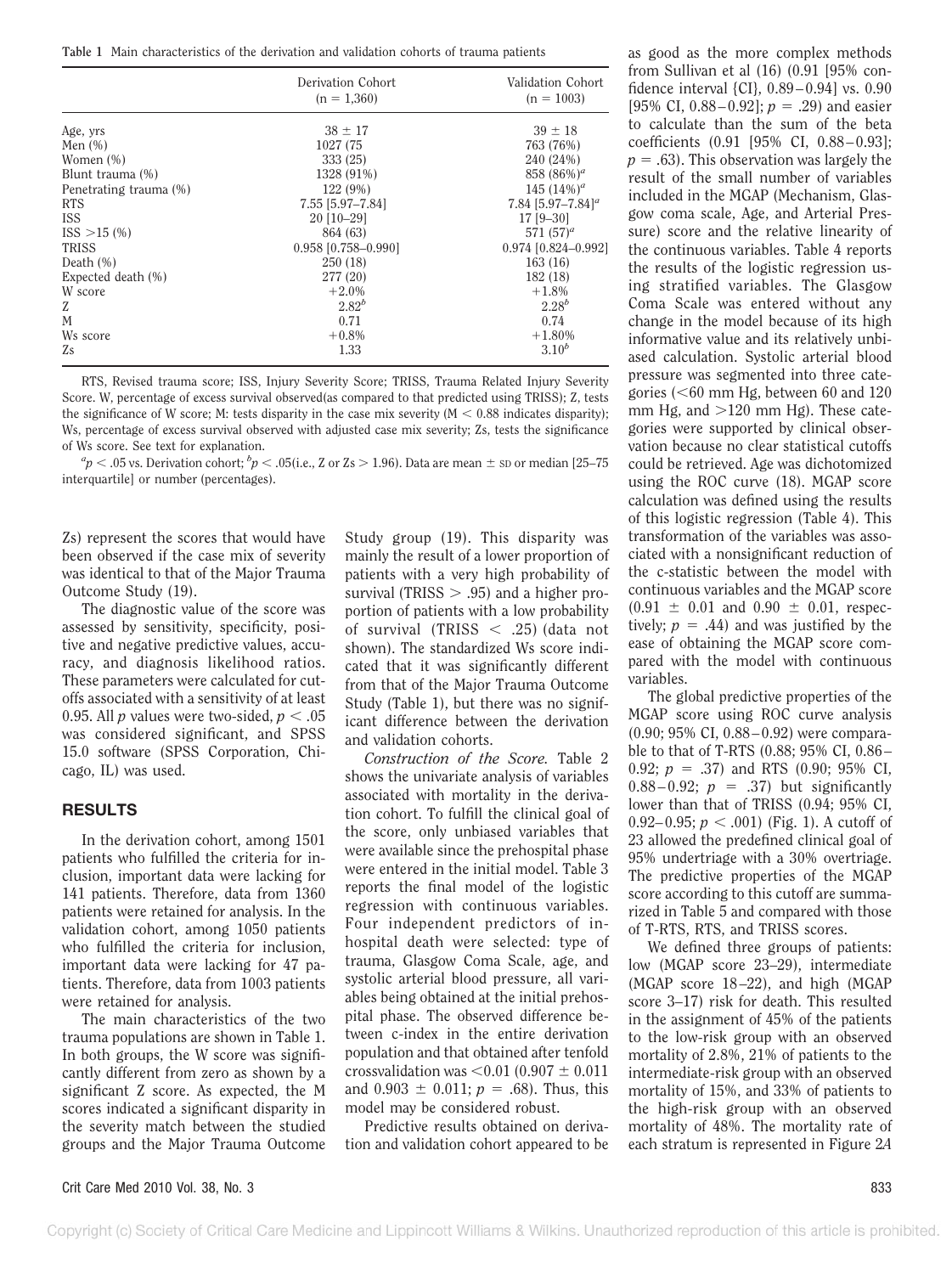**Table 2.** Univariate analysis of the derivation cohort  $(n = 1360)$  identifying variables associated with death

|                                                        | Dead<br>$(n = 250)$ | Alive<br>$(n = 1110)$ | <i>p</i> Value |
|--------------------------------------------------------|---------------------|-----------------------|----------------|
|                                                        |                     |                       |                |
| Men $(%)$                                              | 175 (70)            | 852 (77)              | .02            |
| Women (%)                                              | 75 (30)             | 258 (23)              |                |
| Age, yrs                                               | $42 \pm 21$         | $36 \pm 17$           | < 0.001        |
| Prehospital phase                                      |                     |                       |                |
| Systolic arterial blood pressure, mm $Hg^a$            | $80 \pm 60$         | $120 \pm 30$          | < .001         |
| Heart rate, beats/min <sup>a</sup>                     | $77 \pm 50$         | $90 \pm 20$           | < 0.01         |
| Respiratory rate, cpm <sup>a</sup>                     | $13 \pm 11$         | $20 \pm 7$            | < .001         |
| Glasgow Coma Score <sup>a</sup>                        | $3[3-7]$            | $15$ [11-15]          | < .001         |
| Peripheral oxygen saturation, $\%$ <sup><i>a</i></sup> | $91 [0 - 99]$       | 98 [95-100]           | < .001         |
| Duration of prehospital period, $\text{mins}^b$        | $70$ [55-95]        | 63 [45-90]            | $.02\,$        |
| Cardiac arrest (%)                                     | 69 (28)             | 11(1)                 | < 0.001        |
| Prehospital resuscitation                              |                     |                       |                |
| Total fluid resuscitation, mL                          | 667 [500-1096]      | 500 [250-718]         | < .001         |
| Colloids, mL                                           | 1000 [500-1500]     | 500 [0-750]           | < .001         |
| Crystalloids, mL                                       | 500 [0-500]         | 300 [100-500]         | .01            |
| Catecholamine administration (%)                       | 210 (84)            | 267 (24)              | < 0.01         |
| Mechanical ventilation (%)                             | 222 (88)            | 347 (31)              | < 0.001        |
| Type of trauma                                         |                     |                       |                |
| Blunt $(\%)$                                           | 218 (87)            | 1020 (92)             | .01            |
| Penetrating (%)                                        | 33(13)              | 91(8)                 |                |
| Mechanism                                              |                     |                       |                |
| Fall $(\% )$                                           | 65 (26)             | 216 (19)              | .02            |
| Car crash $(\%)$                                       | 152(61)             | 749 (67)              | .04            |
| Gunshot $(\%)$                                         | 21(8)               | 29(3)                 | < 0.001        |
| Stab wound (%)                                         | 5(2)                | 46(4)                 | .03            |
| Other $(\%)$                                           | 7(3)                | 70(6)                 |                |
| Localization of trauma                                 |                     |                       |                |
| Head $(\% )$                                           | 194 (78)            | 632 (57)              | < .001         |
| Spine $(\%)$                                           | 48 (19)             | 255 (23)              | .19            |
| Thorax $(\%)$                                          | 189 (76)            | 689 (62)              | < .001         |
| Abdomen (%)                                            | 95 (38)             | 254 (23)              | < .001         |
| Pelvis $(\%)$                                          | 69 (28)             | 213 (19)              | .003           |
| Limb $(\%)$                                            | 101(40)             | 657 (59)              | < 0.001        |
|                                                        |                     |                       |                |

<sup>a</sup>Variables obtained at the initial prehospital phase; <sup>b</sup> from the arrival of the emergency physician to the arrival into the hospital. Data are mean  $\pm$  sp, median [25–75 interquartile], or number (percentages).

**Table 3.** Multivariate analysis of prehospital predictors of in-hospital death*<sup>a</sup>*

|                                                           | Odds<br>Ratio | 95% Confidence<br>Interval |
|-----------------------------------------------------------|---------------|----------------------------|
| Glasgow Coma Scale<br>by point increase                   | 0.71          | $0.68 - 0.75$              |
| Systolic arterial blood<br>pressure by mm                 | 0.98          | $0.98 - 0.99$              |
| Hg increase<br>Penetrating trauma<br>Age by year increase | 4.11<br>1.03  | 2.24-7.73<br>$1.02 - 1.04$ |

*a* Predictors were analyzed as continuous variables. Hosmer Lemeshow statistic:  $\chi^2 = 3.56$ ;  $p = .89$ . c-index = 0.91.

in the derivation cohort. In a bootstrap analysis, the unbiased estimate of mortality was 2.8% (95% CI, 1.6%– 4.1%) in the low-risk group, 15% (95% CI, 11%–20%) in the intermediate-risk group, and 50% (95% CI, 45%–55%) in the high-risk group.

*External Validation of the Score.* The global predictive properties of the MGAP score using ROC curve analysis in the validation cohort was not significantly different from that of the derivation cohort (0.91; 95% CI, 0.88 – 0.93 vs. 0.91; 95% CI,  $0.89 - 0.92$ ;  $p = .54$ ). In the validation cohort, the global predictive properties of the MGAP score using ROC curve analysis was higher than that of T-RTS  $(0.88; 95\% \text{ CI}, 0.85-0.91; p = .04)$ and RTS (0.88; 95% CI, 0.85–0.91;  $p =$ .04) but significantly lower than that of TRISS (0.95; 95% CI, 0.93– 0.96;  $p$   $<$  .001). The MGAP score provided a comparable stratification in the risk for death (Fig. 2*B*) despite a significantly different assignment to the low-, intermediate-, and high-risk groups, respectively  $(55\%, 19\%, \text{ and } 26\%, p < .001 \text{ vs. deri-}$ vation cohort). In the validation cohort, mortality rate was 2.0% (95% CI, 1.0%– 3.5%) in patients with a MGAP score  $\geq$ 23

with no significant difference compared with the derivation cohort  $(p = .19)$ .

# **DISCUSSION**

The goal of our study was to develop a score that could accurately predict death and could be applied easily in the field. The MGAP score predicted mortality better than the T-RTS and as did the RTS, which is not easy to calculate. In addition, when the objective of 5% undertriage was fixed, the MGAP score was more specific than T-RTS and RTS, approaching the specificity of the reference standard, TRISS, which incorporates information concerning all trauma lesions not available initially. The MGAP score was also able to clearly delineate patients with low, intermediate, and high risk of mortality. Furthermore, these characteristics were validated both internally and externally, which is considered essential before implementing predictive models in clinical practice (21).

The most common outcomes predicted by trauma triage scoring systems are the risk of requiring specialized trauma center services and the risk of death. Emphasis is given to reliability and ease of use while minimizing overtriage of minor trauma and undertriage of major trauma or death. The American College of Surgeons suggested an overtriage rate of 50% to attain an acceptable level of undertriage (22). We used mortality as the primary end point, although several studies and the most recent guidelines (6) were based on an ISS  $>15$  taken as a criteria for severe trauma for three main reasons. First, the ISS criteria should be considered an intermediate end point compared with mortality. Second, it has been recently emphasized that ISS can misrepresent the injury severity assessment and mortality estimates (23). Third, the relationship between ISS and mortality is modified in penetrating vs. blunt trauma patients and, particularly, in elderly vs. young patients (24).

The MGAP score included both the Glasgow Coma Scale and systolic arterial pressure and these physiological variables have been included in most, if not all, published severity scores in trauma. However, systolic arterial blood pressure was more often dichotomized around a threshold of 90 mm Hg, and this threshold has been kept in the more recent recommendations (6). However, there is growing evidence that a higher threshold should define hypotension in trauma pa-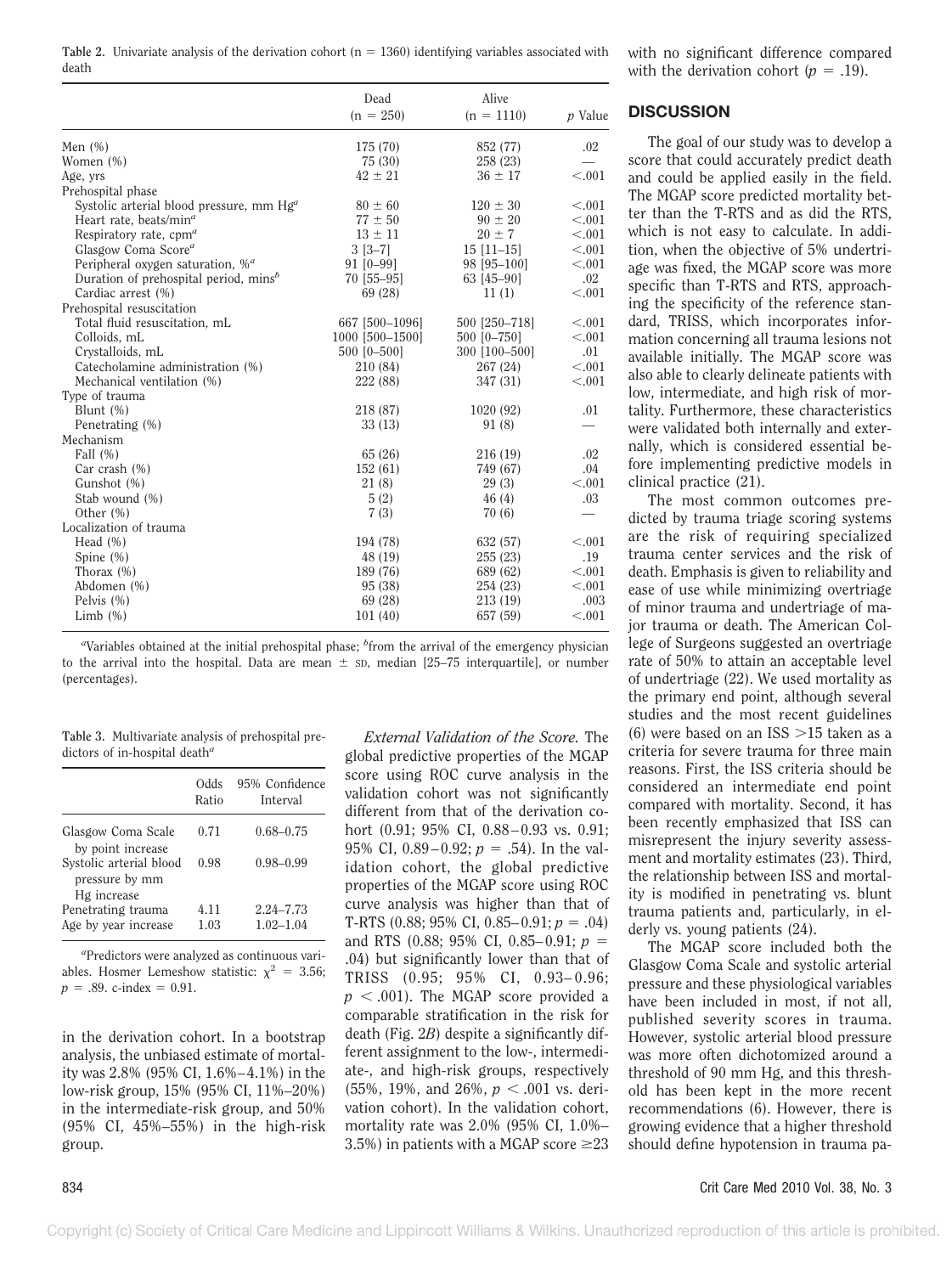**Table 4.** Multivariate analysis of prehospital predictors of in-hospital death

|                                                                          | Odds Ratio [95% CI]             | Points of the<br>MGAP Score |
|--------------------------------------------------------------------------|---------------------------------|-----------------------------|
| Glasgow Coma Scale by point increase<br>Systolic arterial blood pressure | $0.71$ [0.68-0.74]              | GCS value                   |
| $>120$ mm Hg                                                             |                                 | $+5$                        |
| $60 - 120$ mm Hg                                                         | $2.7$ [ $2.0 - 3.6$ ]           | $+3$                        |
| $<$ 60 mm Hg                                                             | $5.4$ [4.1-7.3]                 | $\theta$                    |
| Blunt trauma (vs. penetrating)                                           | $0.24$ [0.13-0.45] <sup>a</sup> | $+4$                        |
| Age                                                                      | $0.21$ [0.13-0.35] <sup>a</sup> | $+5$                        |
| $<$ 60 yrs                                                               |                                 |                             |
|                                                                          |                                 | Total: 3 to 29              |

MGAP, Mechanism, Glasgow Coma Scale, Age, and Arterial Pressure; GCS, Glasgow Coma Scale; OR, odds ratio; CI, confidence interval.

<sup>a</sup>The OR associated with penetrating trauma was 4.1 [2.3–7.6] and that associated with age  $>$ 60 yrs,  $4.7$  [2.9—7.9], explaining the  $+4$  and  $+5$  points of the score. Lower MGAP scores are associated with higher mortality rate (Hosmer Lemeshow statistic:  $\chi^2 = 5.16$ ;  $p = .65$ . c-index = 0.90).

tients; Eastridge et al (25) recently proposed the value of 110 mm Hg, close to that retained in our final logistic model (Table 4). Furthermore, it is also clear that more severe hypotension is associated with a dramatic increase in mortality, highly supporting the need for additional classes (12). Nevertheless, it should be recognized that our decision to provide three different categories for systolic arterial pressure  $(< 60, 60 - 120, > 120$ mm Hg) was supported mainly by clinical observation, because no clear cutoffs could be retrieved with this variable. The continuous increase in mortality as systolic arterial blood pressure decreased has been recognized previously (26). The MGAP score included the type of trauma (i.e., blunt vs. penetrating). This is in agreement with previous suggestions that the RTS coefficients must be separated for blunt and penetrating injuries (25, 26) and is also supported by the inclusion of this variable in the TRISS (4). The MGAP score also incorporated the age of the patient. A substantial body of literature has shown the increased mortality and morbidity in elderly trauma patients. Increased mortality has been demonstrated as early as age 40 or 45 yrs (19, 27). This point might be important because it has been reported that elderly patients are consistently less likely to be considered for transport to a trauma center (28) and because the proportion of elderly trauma patients is increasing because of aging populations in developed countries.

The MGAP score does not include some variables that are obviously associated with a poor prognosis, i.e., requirement for important fluid loading, mechanical ventilation, or administration of

catecholamines (28). Two hypotheses can be proposed: 1) the statistical weight associated with these variables has been outlined by the statistical weight of other variables such as systolic arterial blood pressure or Glasgow Coma Scale; and 2) because these variables reflect important therapeutic interventions, they could have a marked impact on the patient prognosis. Although the precise role of fluid loading in the prehospital phase remains a matter of debate, and although the use of catecholamines remains poorly studied in the prehospital phase (29), several studies have emphasized the beneficial role of prehospital mechanical ventilation in patients with brain injury (30).

It is likely that prehospital triage should not be limited to only one score whatever its accuracy. This might be particularly true when the prehospital system is staffed by physicians who are able to obtain highly relevant information for triage either by anamnesis or rapid physical examination. It should be noted that algorithms or decision schemes have been proposed by expert panels and used in the majority of emergency medical system in the United States (6) and have also been proposed in France for Service d'Aide Médicale Urgente triage (12). These two algorithms incorporate all items considered in the MGAP score, although the threshold may be different. However, it should be pointed out that these algorithms are only expert panel opinions and have not been validated and compared with other scores. Furthermore, prehospital personnel may fail to adhere to guidelines (31). Thus, it is possible that an algorithm based on these decision schemes and incorporating the MGAP score could be a useful solution. It



**Derivation Cohort** 

**Figure 1.** Comparison of the receiving operating characteristics curves of the Mechanism, Glasgow coma scale, Age, and Arterial Pressure (*MGAP*) and triage Revised Trauma Score (*T-RTS*) (*A*), RTS (*B*), and Trauma Related Injury Severity Score (*TRISS*) (*C*) scores as predictors of death in the derivation cohort ( $n = 1360$ ). *p* values refer to the comparison of the areas under the receiver operating characteristics curve. The dotted line corresponds to the nondiscrimination curve. *NS*, nonsignificant.

could also be important to assess a risk score beyond a dichotomous approach, and the MGAP score was able to clearly delineate patients with low, intermediate, and high risk of death. This might be important for future research or to help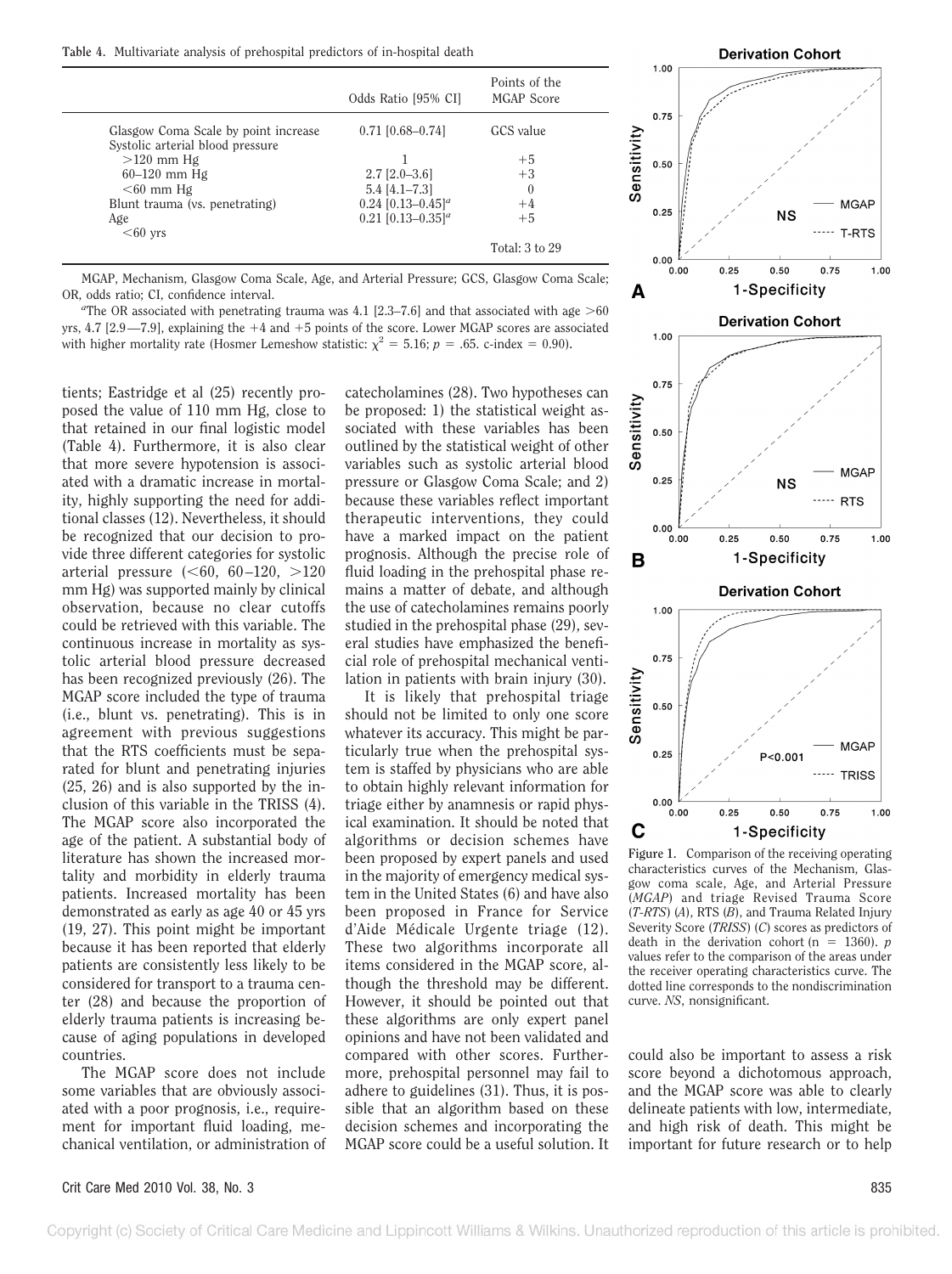**Table 5.** Comparison of the diagnostic properties of the Mechanism, Glasgow Coma Scale, Age, and Arterial Pressure; Revised Trauma Score; and triage Revised Trauma Score scores at a sensitivity threshold of 95% (or the nearest possible value)

| Score                                   | <b>MGAP</b>        | T-RTS                             | <b>RTS</b>                      | <b>TRISS</b>                      |
|-----------------------------------------|--------------------|-----------------------------------|---------------------------------|-----------------------------------|
| Threshold                               | <23                | ${<}12$                           | ${<}7.5$                        | < 0.91                            |
| Sensitivity                             | $0.95$ [0.91-0.97] | $0.96$ [0.93-0.98]                | $0.95$ [0.92-0.97]              | $0.96$ [0.92-0.97]                |
| Specificity                             | $0.70$ [0.67-0.73] | 0.42 $[0.39 - 0.45]$ <sup>a</sup> | $0.38$ [0.35-0.41] <sup>a</sup> | 0.74 $[0.71 - 0.76]$ <sup>a</sup> |
| Positive predictive value               | $0.47$ [0.43-0.52] | $0.27$ [0.24-0.30] <sup>a</sup>   | $0.26$ [0.23-0.29] <sup>a</sup> | $0.45$ [0.41-0.50]                |
| Negative predictive value               | $0.98$ [0.96-0.99] | $0.98$ [0.96-0.99]                | $0.97$ [0.95-0.98]              | $0.99$ [0.98-0.99]                |
| Accuracy                                | $0.45$ [0.43-0.48] | $0.35$ [0.32-0.38] <sup>a</sup>   | $0.32$ [0.30-0.35] <sup>a</sup> | 0.61 $[0.59-0.64]$ <sup>a</sup>   |
| Positive diagnostic<br>likelihood ratio | 3.13 [2.82-3.48]   | $1.65$ [1.56-1.75] <sup>a</sup>   | 1.54 $[1.46-1.63]$ <sup>a</sup> | 3.68 [3.32-4.08] <sup>a</sup>     |
| Negative diagnostic<br>likelihood ratio | $0.07$ [0.04-0.13] | $0.09$ [0.05-0.18]                | $0.12$ [0.07-0.22]              | $0.06$ [0.03-0.11]                |

MGAP, Mechanism, Glasgow Coma Scale, Age, and Arterial Pressure; T-RTS, triage Revised Trauma Score; RTS, Revised Trauma Score; TRISS, Trauma Related Injury Severity Score.

 $a_p < 0.05$  vs. MGAP. Data are value [95% confidence interval].



**Figure 2.** Percentage of death observed according to Mechanism, Glasgow Coma Scale, Age, and Arterial Pressure (*MGAP*) score in the derivation cohort  $(A, n = 1360)$  and the validation cohort  $(B, n = 1003).$ 

in-hospital physicians to more rapidly make some important decisions concerning activation of the trauma team. Further studies are required to validate these hypotheses.

Some limitations in our study deserve consideration. First, this score was built in an adult population and thus may not apply to pediatric patients (32). Second, the MGAP score was elaborated in a physician-staffed prehospital system and thus its impact on the whole triage process might be different in a paramedic-staffed prehospital system. The prediction of severe anatomic injuries by paramedics did not assist in the triage of patients, whereas this may not be the case in a physician-staffed system (33). Nevertheless, it should be pointed out that variables needed to calculate the MGAP score are already assessed by paramedics. Third, the proportion of penetrating trauma (9%) or gunshot wounds was relatively low, although the MGAP score did well in the validation cohort with a more important proportion of penetrating trauma (14%). Fourth, further studies are required to investigate the precise role of the MGAP score in the global process of prehospital triage because this last one probably may not rely only on a given score. Fifth, some variables were not taken into account in the predictive model, probably because of insufficient power because they concerned few patients. This is probably the case of associated chronic disease and chronic medication such as anticoagulant (34). The small number of gunshot wounds did not enable us to conclude on the role of this injury mechanism. Sixth, we did not assess the consequence of MGAP scoring on secondary triage (35). Seventh, we did not assess the reproducibility of MGAP score (8). In a hospital setting, the variability of cardiac pulse measurement can be expected to differ between two observers as much as 10% to 15%, respiratory rate by more than 35%, and diastolic and systolic arterial blood pressure measurements by 20% to 25% (36). The reproducibility may be limited by significant interobserver variability, which can be expected to worsen in the field. Thus, further studies are required to assess the reproducibility of the MGAP score, although the reproducibility of T-RTS and RTS has not yet been determined. Lastly, a simplification of the MGAP score might be envisaged because several studies indicated that the motor component of the Glasgow Coma Scale provides most of the relevant prognostic information (37). Nevertheless, we could not test this hypothesis in our study because the details of the Glasgow Coma Score were not available.

### **CONCLUSIONS**

Addressing trauma patients to appropriate trauma centers is the first step to adequate care and improved survival. We believe that the MGAP score will lead to an improvement in prehospital triage in trauma patients, although prehospital triage probably cannot rely on a unique score. The MGAP score should probably be incorporated into future decision schemes proposed in paramedic-staffed (6) as well as physician-staffed (12) prehospital systems.

### **ACKNOWLEDGMENTS**

The authors thank SAMU de France for support of the Vittel Trauma Group; David Baker, DM, FRCA (Department of Anesthesiology and Critical Care, CHU Necker-Enfants, Malades, Paris, France) for reviewing the manuscript; and Paul Landais, MD, PhD (Department of Biostatistics, CHU Necker-Enfants, Malades, Paris, France) for statistical advice.

#### **REFERENCES**

- 1. Sauaia A, Moore FA, Moore EE, et al: Epidemiology of trauma deaths: A reassessment. *J Trauma* 1995; 38:185–193
- 2. MacKenzie EJ, Rivara FP, Jurkovich GJ, et al: A national evaluation of the effect of traumacenter care on mortality. *N Engl J Med* 2006; 354:366 –378
- 3. Champion HR, Sacco WJ, Copes WS, et al: A revision of the trauma score. *J Trauma* 1989; 29:623– 629
- 4. Boyd CR, Tolson MA, Copes WS: Evaluating trauma care: The TRISS method. *J Trauma* 1987; 27:370 –378
- 5. Moore L, Lavoie A, Abdous B, et al: Unifica-